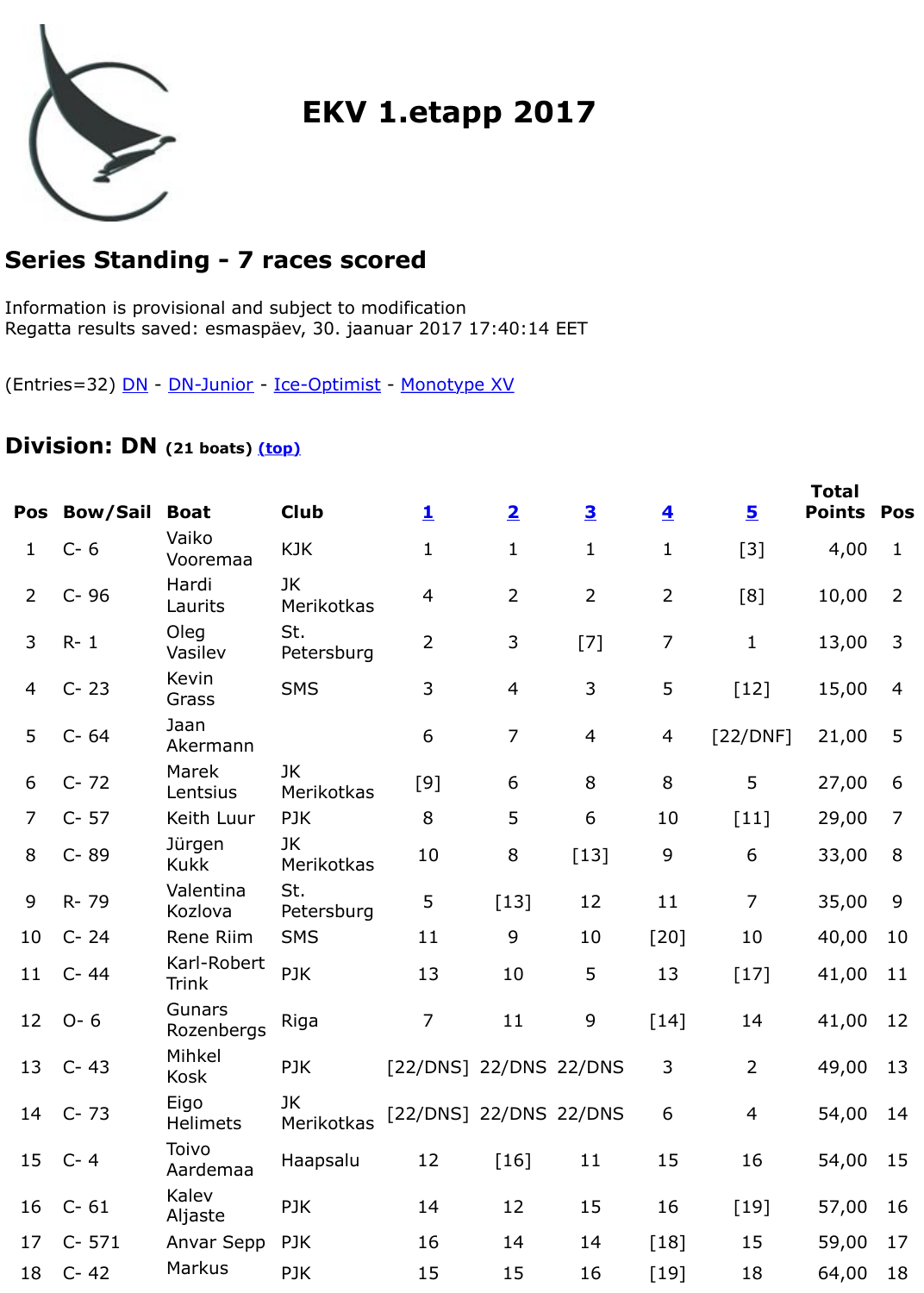|   | Pos Bow/Sail | <b>Boat</b>         | <b>Club</b>                          |                           | $\overline{\mathbf{2}}$ | <u>3</u> | $\overline{\mathbf{4}}$ |
|---|--------------|---------------------|--------------------------------------|---------------------------|-------------------------|----------|-------------------------|
|   | $C - 23$     | <b>Kevin Grass</b>  | <b>SMS</b>                           | 3                         | $\overline{4}$          | 3        | 5                       |
|   | 2 C-57       | Keith Luur          | PJK                                  | 8                         | 5                       | 6        | 10                      |
|   | $C - 24$     | Rene Riim           | <b>SMS</b>                           | 11                        | 9                       | 10       | [20]                    |
| 4 | $C - 73$     | Eigo Helimets       | JK Merikotkas [22/DNS] 22/DNS 22/DNS |                           |                         |          | 6                       |
|   | 5 C-571      | Anvar Sepp          | PJK                                  | 16                        | 14                      | 14       | $\lceil 18 \rceil$      |
| 6 | $C - 42$     | Markus Kostabi      | PJK                                  | 15                        | 15                      | 16       | $\lceil 19 \rceil$      |
|   | $C - 20$     | Rasmus Maalinn PJK  |                                      | [22/DNS] 22/DNS 22/DNS    |                         |          | 12                      |
| 8 | $C - 40$     | <b>August Luure</b> | <b>NYCS</b>                          | [22/DNS] 22/DNS 22/DNS 17 |                         |          |                         |
|   |              |                     |                                      |                           |                         |          |                         |

**Notes** 

(1) Scoring System is ISAF Low Point 2013-[2016](file:///Volumes/TORMI/JavaScore/Desktop/reports/EKV1etapp2017/EKV1etapp2017.html#top)

(2) Finishes in [brackets] denote throwouts

## **Division: Ice-Optimist (8 boats) (top)**

| Pos            | <b>Bow/Sail</b> | <b>Boat</b>                     | <b>Club</b>             | <u>1</u>                    | $\overline{\mathbf{2}}$ | $\overline{\mathbf{3}}$ | $\overline{\mathbf{4}}$ | <u>5</u>       |        |
|----------------|-----------------|---------------------------------|-------------------------|-----------------------------|-------------------------|-------------------------|-------------------------|----------------|--------|
|                | C-191           | <b>Sten-Markus</b><br>Andresson | <b>TJK</b>              | [9/DNS]                     | 3                       | 1                       | 1                       | $\overline{2}$ |        |
| 2              | $C - 28$        | Georg<br>Paomees                | <b>SMS</b>              | $\overline{2}$              | $\overline{2}$          | 2                       | $\overline{2}$          | 1              |        |
| 3              | $C - 2$         | Daniel Rüütel                   | <b>SMS</b>              |                             | 1                       | 3                       | 3                       |                | 4 [9/D |
| 4              | $C - 5$         | Karla Luhar                     | PJK                     | [9/DNS]                     | $\overline{4}$          | 4                       | 4                       | 3              |        |
| 5              | $C - 29$        | Karl Ader                       | <b>SMS</b>              | $\overline{4}$              | [5]                     | 5                       | 5                       | 5              |        |
| 6              | $C - 77$        | Rico Robert<br>Alliksoon        | <b>SMS</b>              | 3                           | $[7]$                   | 7                       | $\overline{7}$          | 7              |        |
| $\overline{7}$ | $C - 22$        | Jako Iva                        | JK<br><b>Merikotkas</b> | [9/DNS]                     | 6                       | 6                       | 6                       | 8              |        |
| 8              | $C - 23$        | <b>Laur Mehis</b><br>Tammela    | <b>JK</b><br>Merikotkas | [9/DNS] 9/DNS 9/DNS 9/DNS 6 |                         |                         |                         |                |        |

**Total**

**Notes** 

(1) Scoring System is ISAF Low Point 2013-2016

(2) Finishes in [brackets] denote throwouts

## **Division: Monotype XV (3 boats) (top)**

**Pos Bow/Sail Boat Club 1 2 3 4 5 6 7 Points Pos**